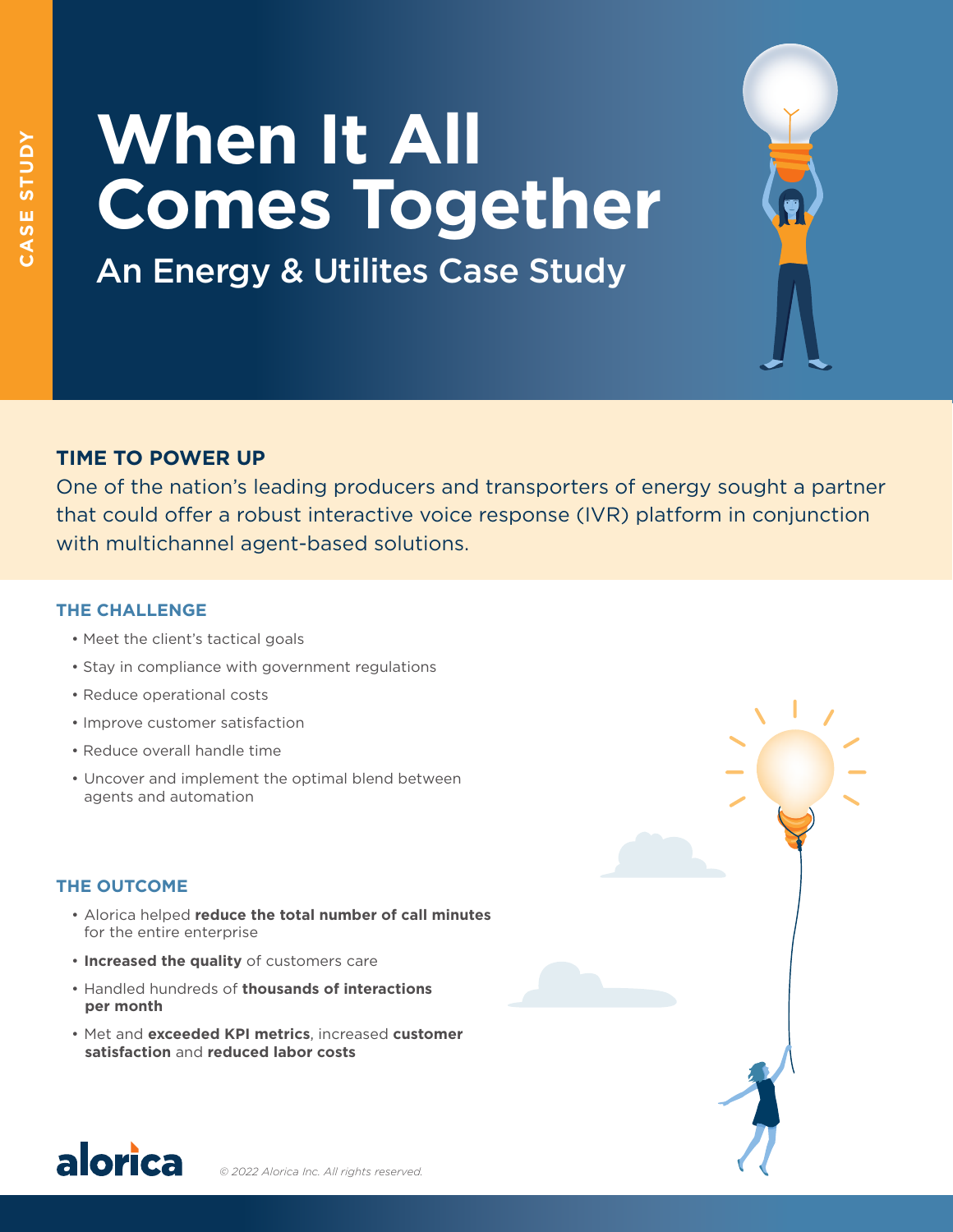#### **THE CHALLENGE**

#### **Time to flip the switch.**

The company anticipated rate and fuel cost increases that would drive additional call volume and reduce profit margin and required a flexible solution that would support weekly volume spikes. It was critical that the overall solution be able to perform IVR and agent services more effectively and efficiently without sacrificing quality, and that the results would translate into savings that could be allocated to other strategic initiatives and priorities at the company.

#### **THE SOLUTION**

#### **Customized services, blended until smooth.**

Alorica's technology and agent resources shared best practices and worked hand-in-hand to complement the energy company's three existing contact centers. Hundreds of Alorica's agents were trained to handle all call types, including billing and payment, residential turn-on and turn-off service orders, credit requests, transfer upsells, outages and account resolutions. Our blended agent and technology solution included the following features:

#### **Network ACD**

Our ACD allows us to intelligently route customer calls between multiple contact center sites based upon predetermined rules and parameters. Robust reporting and call management capabilities exist within the technology, which provided the client and Alorica the ability to make sound routing decisions and oversee key agent activities.

Allows callers to "speak" responses rather than pressing keys. By allowing callers to speak naturally, we were able to minimize the number of menus they would hear and ultimately connect that caller to the best available agent. Cost savings came from reducing misdirects and improving first call resolution.

#### **Work-at-Home**

The company asked Alorica for a flexible solution to handle high call volume in the early part of every week, as well as emergency outage calls. As a result, we implemented Alorica At Home, which afforded more scalability by allowing home agents to handle roughly 25 percent of calls.

This element was helpful in meeting KPI goals, including Average Speed of Answer (ASA). With a consistent reduction of ASA, Alorica helped the company achieve goals to receive government incentives from the Public Utilities Commission (PUC).

#### **Workforce Management**

Alorica's Workforce Management (WFM) system, Spectrum, was implemented to manage and enhance agent schedules. Spectrum is the culmination of over 20 years of WFM experience; it precisely matches agent schedules with call volume needs, thus providing very granular labor (cost) controls. Spectrum's agent empowerment features allow the agent more flexibility, thereby increasing employee satisfaction, attendance, and decreasing attrition.